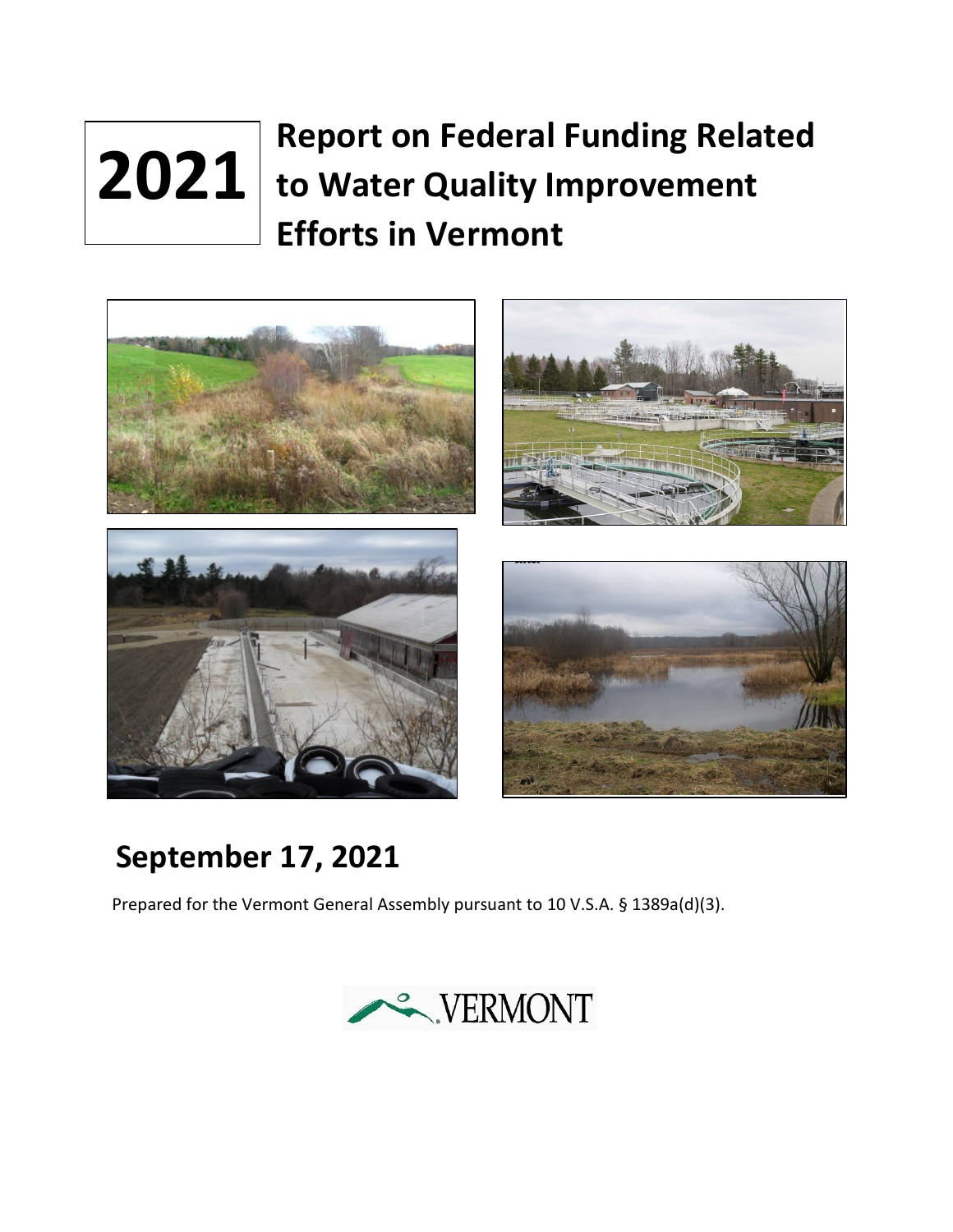## **Report on Federal Funding Related to**

## **Water Quality Improvement Efforts in Vermont**

#### **September 17, 2021**

## **Table of Contents**

|                                                                                         | $\overline{4}$ |
|-----------------------------------------------------------------------------------------|----------------|
| Municipal Mitigation Assistance Program - Federal Highway Administration (FHWA) Surface | 4              |

Table 1: Summary of FFY21 [Funding Related to Water Quality Improvements in Vermont](#page-6-0) 1

The Secretary of Administration appreciates the assistance received from staff at the Agencies of Natural Resources, Agriculture, Food and Markets and Transportation in the preparation of this report, as well as the collaboration from USDA's Natural Resources Conservation Service and Rural Development Agencies.

Cover Photos: Top Left: Stabilized stream crossing and vegetated buffer, Courtesy of USDA NRCS Top Right: Municipal wastewater treatment facility, Courtesy of Vermont DEC Bottom Left: New barnyard feedlot structure and waste storage facility, Courtesy of USDA NRCS Bottom Right: Restored wetland, Courtesy of USDA NRCS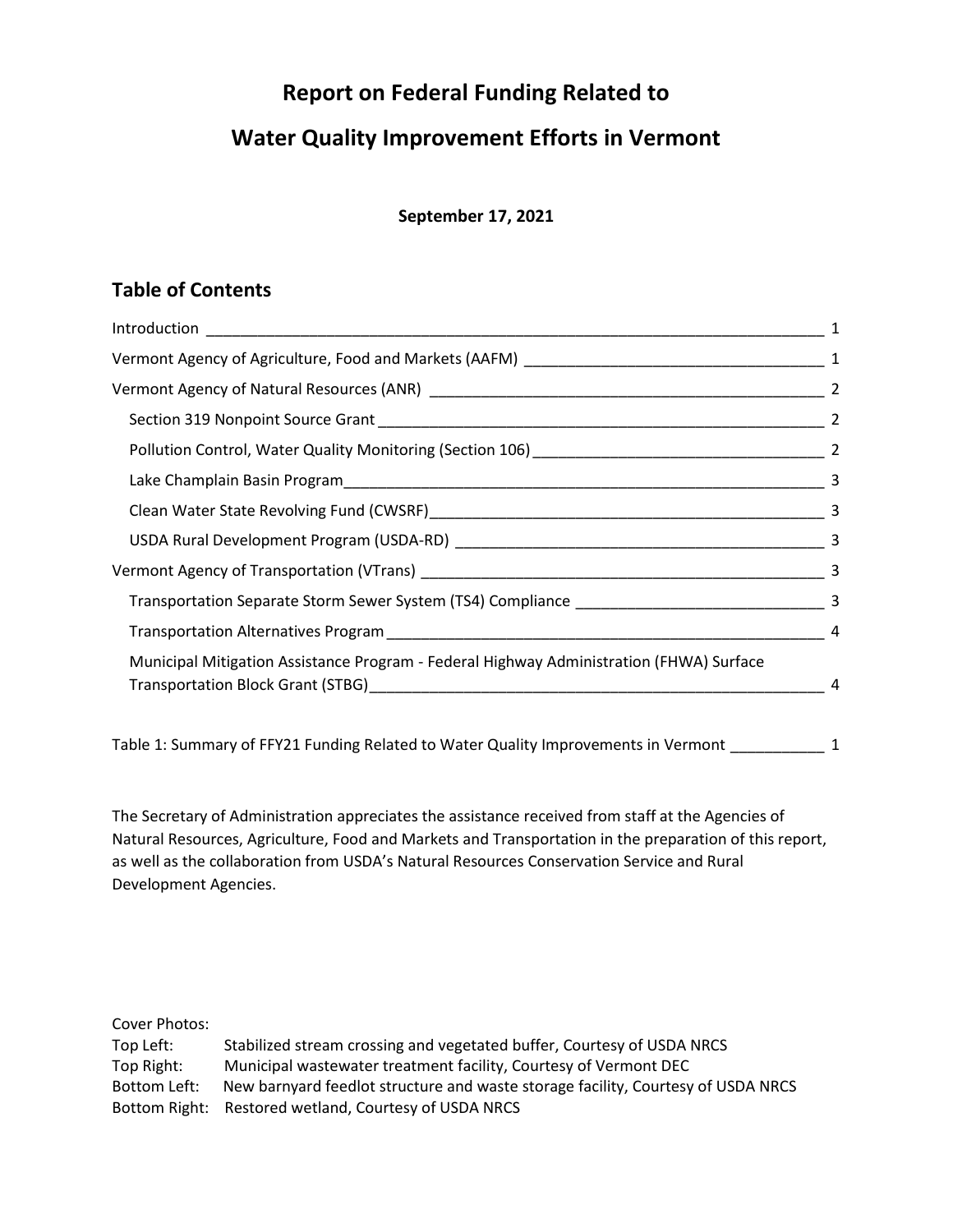## **Report on Federal Funding Related to Water Quality Improvement Efforts in Vermont**

## <span id="page-2-0"></span>**Introduction**

This report fulfills the requirement contained in 10 V.S.A. §1389a(d)(3) which states that *"On or before September 1 of each year, the Secretary of Administration shall submit to the Joint Fiscal Committee a report regarding the information required under subdivision (b)(5) of this section relating to available federal funding."* Title 10 V.S.A. 1389a(b)(5) requires *"A summary of available federal funding related to, or for, water quality improvement efforts in the State."*

The intent of this report is to better anticipate federal clean water funding to support Vermont's clean water improvement programs. It should be noted that an exact correlation between state and fiscal years is not possible, first because the state (SFY) and federal fiscal years (FFY) do not coincide; second, because some federal grants cross several state fiscal years; and third, because Congress has in recent years either not passed a budget bill, passed a budget late in the fiscal year, or passed appropriations to relevant Federal agencies at different times of the year (e.g., Farm Bill vs. Interior Appropriations Bill).

The federal fiscal year runs from October 1<sup>st</sup> to September 30<sup>th</sup>, while the state fiscal year runs from July  $1<sup>st</sup>$  to June 30<sup>th</sup>. This report provides the best available estimates of FFY21 funding to be applied in SFY22, which should be considered the maximum likely values.

|                     | SFY18/FFY18    | SFY19/FFY19    | SFY20/FFY20    | SFY21/FFY21    |
|---------------------|----------------|----------------|----------------|----------------|
| State Fiscal Year   | 7/1/17-6/30/18 | 7/1/18-6/30/19 | 7/1/19-6/30/20 | 7/1/20-6/30/21 |
| (SFY)               |                |                |                |                |
| Federal Fiscal Year | $10/1/17$ -    | $10/1/18$ -    | $10/1/19$ -    | $10/1/20$ -    |
| (FFY)               | 9/30/18        | 9/30/19        | 9/30/20        | 9/30/21        |

Table 1 at the end of the report includes federal funding that passes through the state budget, as well as funding that passes outside the state budget, such as the U.S. Department of Agriculture's (USDA) Environmental Quality Incentives Program and USDA's Rural Development low-cost loan program for municipalities.

## <span id="page-2-1"></span>**Vermont Agency of Agriculture, Food and Markets (AAFM)**

The Vermont Agency of Agriculture, Food and Markets (AAFM) receives federal funds to support its engineering capacity from the following programs related to water quality:

- U.S. Environmental Protection Agency (U.S. EPA) Section 319 Nonpoint Source Grant passthrough from Agency of Natural Resources (ANR) to AAFM. Section 319 supports 2.3 full time equivalent (FTEs) positions within AAFM. The Section 319 program is described below under the ANR section of this report.
- U.S. Department of Agriculture (USDA) Natural Resources Conservation Services (NRCS) Strategic Watershed Action Teams (SWAT), a program that focuses on the most critical sub watersheds to accelerate agricultural best practices implementation. The program funds 50 percent of two FTEs. Additionally, the program provides in-kind services, such as office space,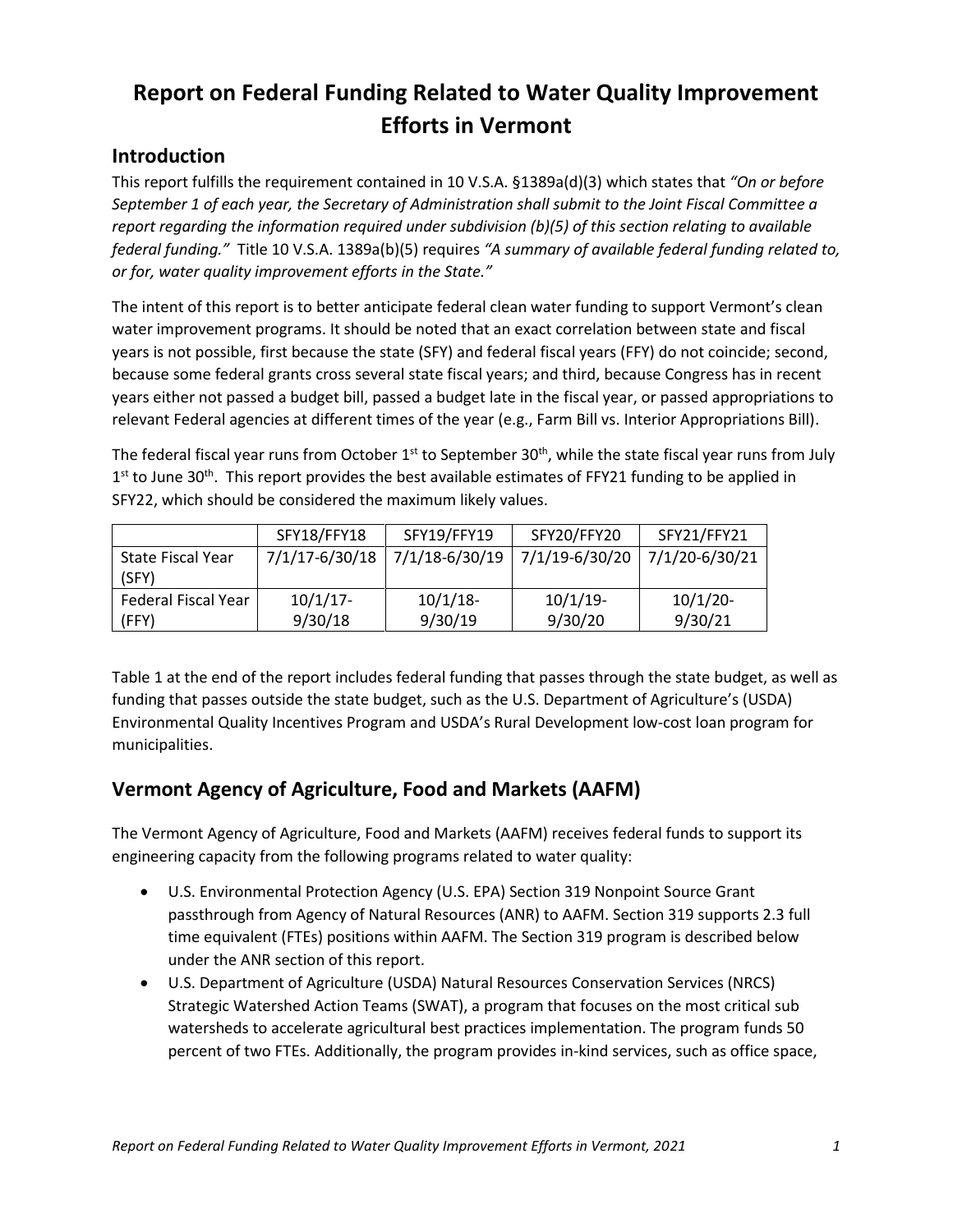equipment, and a computer, for 1 FTE funded 100% by AAFM. In total, the SWAT agreement supports 3 FTEs.

• U.S. Department of Agriculture (USDA) Natural Resources Conservation Services (NRCS) VAAFM CREP Implementation grant agreement currently supports 50 percent of 1 FTE. The funded FTE provides technical assistance to implement services associated with the Conservation Reserve Enhancement Program (CREP), including planning and implementation of conservation practices.

## <span id="page-3-0"></span>**Vermont Agency of Natural Resources (ANR)**

The Agency of Natural Resources Department of Environmental Conservation (DEC) administers and funds most of the state's environmental programs. In SFY22, DEC will receive 36.3 percent of its funding (\$40.9 million of its \$118.7 million budget) from federal sources, primarily from the U.S. EPA. Approximately \$20.5 million of these funds represent multiple grant awards for the Clean Water State Revolving Fund (CWSRF) and Drinking Water State Revolving Fund (DWSRF). The federal government decreased the U.S. EPA award to DEC through the Lake Champlain Basin Program from \$7,542,864 to \$7,098,606 for the FFY21 award. The SFY22 budgeted numbers reflect \$7.5 million of Lake Champlain Basin Program grants.

#### <span id="page-3-1"></span>**Section 319 Nonpoint Source Grant**

U.S. EPA's FFY20Section 319 Nonpoint Source Grant (PPG319) application was for \$1,203,995 , a slight increase from last year's funding level of \$1,154,995. This funding represents approximately 6.0 percent of DEC's base federal funding of approximately \$20 million (excluding federal State Revolving Loan Fund Program).

The federal Clean Water Act Section 319 grant supports approximately 11.9 FTEs of DEC staff efforts to implement state clean water improvement projects. The grant focuses on addressing nonpoint source pollution – diffuse sources of water pollution caused by precipitation- or snowmelt-driven stormwater runoff from parking lots, roads and other hard surfaces and agricultural lands. Nonpoint source pollution is the leading cause of water use impairment to Vermont's surface water and ground water resources. Funding supports the implementation of the major nutrient TMDLs statewide, including the Lake Champlain TMDLs for phosphorus, the Lake Memphremagog TMDL for phosphorus, and the Long Island Sound/Connecticut River TMDL for nitrogen.

#### <span id="page-3-2"></span>**Pollution Control, Water Quality Monitoring (Section 106)**

U.S. EPA's FFY20 Section 106 Water Quality Monitoring (PPG106) funds are \$1,089,505, representing a slight increase to the funded budget from last year's report showing the FFY19 award of \$1,020,265. The FFY20 which represents approximately 53 percent of DEC's base federal funding of approximately \$20 million (excluding federal State Revolving Loan Fund Program).

The federal Clean Water Act Section 106 funds support staffing and related expenses to support statewide water quality monitoring and assessments to ensure that the state's surface waters – rivers, streams, lakes, ponds, and wetlands – are safe for public uses, and that municipally-operated wastewater control facilities and other dischargers into surface waters operate in a manner that maintains good water quality.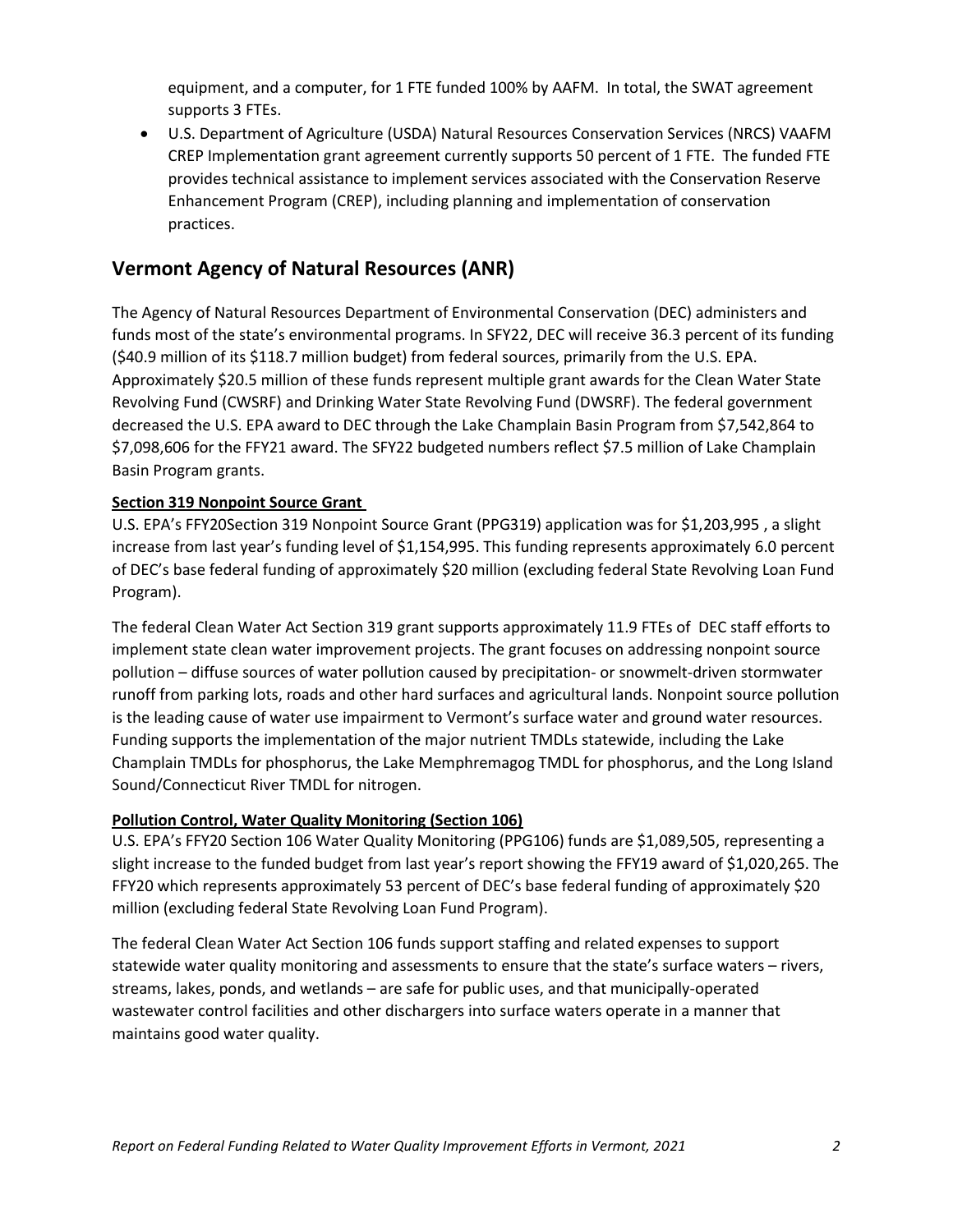#### <span id="page-4-0"></span>**Lake Champlain Basin Program**

U.S. EPA's FFY21 Lake Champlain Basin Program (LCBP) grant to DEC (on behalf of the State of Vermont) is \$7,098,606. Approximately \$6 million of the \$7 million FFY21 Lake Champlain Basin Program award will contribute directly to Lake Champlain TMDL implementation projects. DEC is responsible for overall grant administration and reporting, including direct project management of \$3,098,606. Note that of the total amount for FFY21, Department of Fish and Wildlife (F&W) manages \$2,000, 000 for wetland acquisition and restoration, and AAFM manages \$2,000,000 to support agricultural best management practice implementation and program development. The total funding level for FFY21 represents a \$444,260 decrease from FFY2020 funding level of \$7,542,866.

This funding is a result of work by Vermont's federal congressional delegation to commit federal funding to support implementation of the Lake Champlain Phosphorus TMDL and will largely be used to fund initiatives related to stormwater management, agricultural stewardship, and natural resources restoration. The LCBP funds also support 6.3 FTEs within DEC for FFY21 and the long-term monitoring program in Lake Champlain. The long-term monitoring data are used to identify public health risks and to track progress in implementing the Lake Champlain Phosphorus TMDL. The LCBP also routinely issues grant and contract opportunities to support the implementation of the Lake Champlain Phosphorus TMDL and to complement DEC's water quality programs throughout the watershed.

#### <span id="page-4-1"></span>**Clean Water State Revolving Fund (CWSRF)**

The CWSRF is a federal-state partnership to provide municipalities and private entities access to lowcost financing for water quality infrastructure projects. The FFY21 capitalization grant appropriation maintained the more than 21 percent increase provided beginning with the FY18 appropriation. For Vermont, the FFY21 capitalization grant is \$7.779 million (nearly even with the FFY20 award of \$7.780 million). There is no change in the federal funding level for administration of Vermont's CWSRF program.

#### <span id="page-4-2"></span>**USDA Rural Development Program (USDA-RD)**

The USDA-RD program focuses on helping rural communities (communities at or below 10,000 population) grow economically. USDA-RD offers these communities access to low-cost financing to support drinking water, wastewater treatment, and stormwater management. The USDA-RD program estimates up to \$20 million will be available to support water infrastructure in FFY21.

### <span id="page-4-3"></span>**Vermont Agency of Transportation (VTrans)**

#### <span id="page-4-4"></span>**Transportation Separate Storm Sewer System (TS4) Compliance**

VTrans-managed state transportation highway network and associated non-highway transportation facilities are subject to a state DEC stormwater permit referred to as the TS4 Stormwater General Permit. VTrans uses state funds to leverage Federal Highway Administration (FHWA) Surface Transportation Block Grant (STBG) funds and Federal Aviation funds to support implementation of stormwater management and abatement practices for TS4 compliance. VTrans requests and receives Legislative approval annually for funding supporting its TS4 compliance efforts. These funds can be expended as stand-alone projects or can be used for these types of improvements as a component of other types of projects, which VTrans has routinely done. Aside from the State Fiscal Recovery funds described below, VTrans does not receive allocations of federal funds specifically for water quality improvement projects. Funds allocated and expended are at the discretion of VTrans and/or the Legislature. Funding levels noted in this report are estimates only.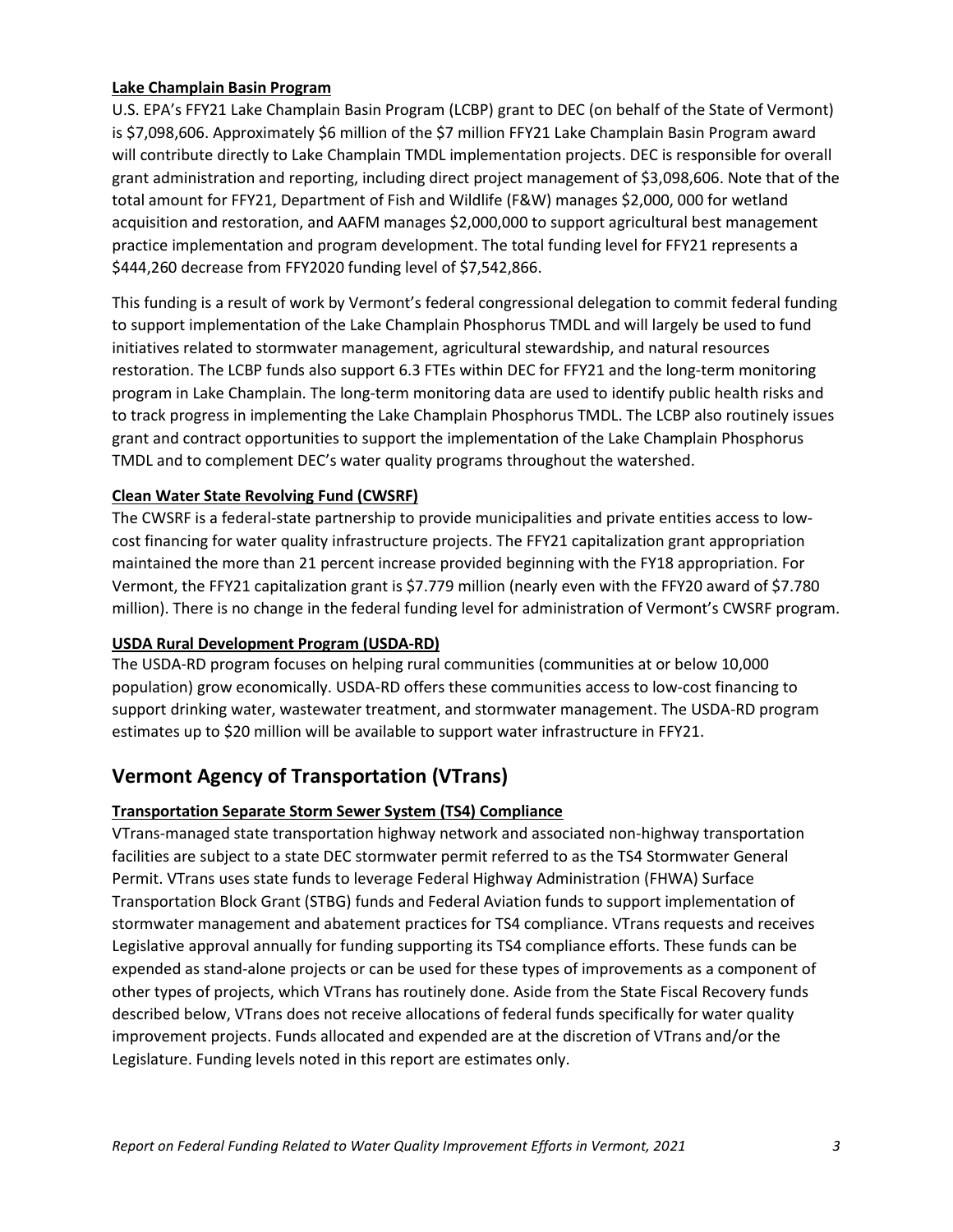#### <span id="page-5-0"></span>**Transportation Alternatives Program**

The Transportation Alternatives Program is a federally funded program established through MAP-21 and signed into law in July 2012. MAP-21's replacement, the FAST ACT, continues funding for this program to support a variety of project types, including "any environmental mitigation activity, including pollution prevention and pollution abatement activities and mitigation to address stormwater management, control, and water pollution prevention or abatement related to highway construction or due to highway runoff." The Vermont Legislature directed VTrans to dedicate half of the available funding to these types of projects in SFY17 and to use the full amount of available funding to these types of projects in SFY18 and SFY19. For SFY20 and SFY21 there is no mandated set-aside, but municipalities may still apply for funding for these types of projects. Awards result in reimbursement grants that require 20 percent in matching funds from the grantee. Transportation Alternatives funds must be granted out to eligible entities and cannot be used to support VTrans operating costs.

#### <span id="page-5-1"></span>**Municipal Mitigation Assistance Program - Federal Highway Administration (FHWA) Surface Transportation Block Grant (STBG)**

VTrans receives a set amount of STBG funds each federal fiscal year from FHWA. These funds are used for a variety of purposes, such as paving roads, rehabilitating or repairing bridges and improving infrastructure in downtowns. There is flexibility to use some of these funds for the activities described above in the Transportation Alternatives Program section, but at the expense of the other types of projects that VTrans funds. For SFY21, VTrans requested and received Legislative approval to utilize some of the FHWA STBG funds VTrans receives to grant out to municipalities. Awards result in reimbursement grants that require 20 percent in matching funds from the grantee.

### **American Rescue Plan Act / State Fiscal Recovery Funds**

The American Rescue Plan Act (ARPA) provides for \$1.026B in State Fiscal Recovery (SRF) funds that is available for states to use in the areas of economic recovery, housing, broadband, climate, and water and sewer infrastructure. The General Assembly in the 2021 Big Bill, at Section G.700, outline several water and sewer appropriations that are relevant to this report. State agencies are in the process of developing programs to implement these appropriations, and through the implementation of those programs, will develop recommendations for additional appropriation that will be forwarded through the SFY 2023 budget process. As of this writing, the following specific SRF appropriations totaling \$30M are relevant to this report, and are presented by Agency in Table 1 (below):

| • Treatment of stormwater runoff from "Three-Acre" sites:                 | \$5.5M |
|---------------------------------------------------------------------------|--------|
| • Clean Water Fund appropriations as recommended by the Clean Water Board | \$10M  |
| • Treatment of Combined Sewer and Sanitary Sewer Overflows:               | \$10M  |
| • Treatment of stormwater runoff from Municipal and State Roads           | \$3.5M |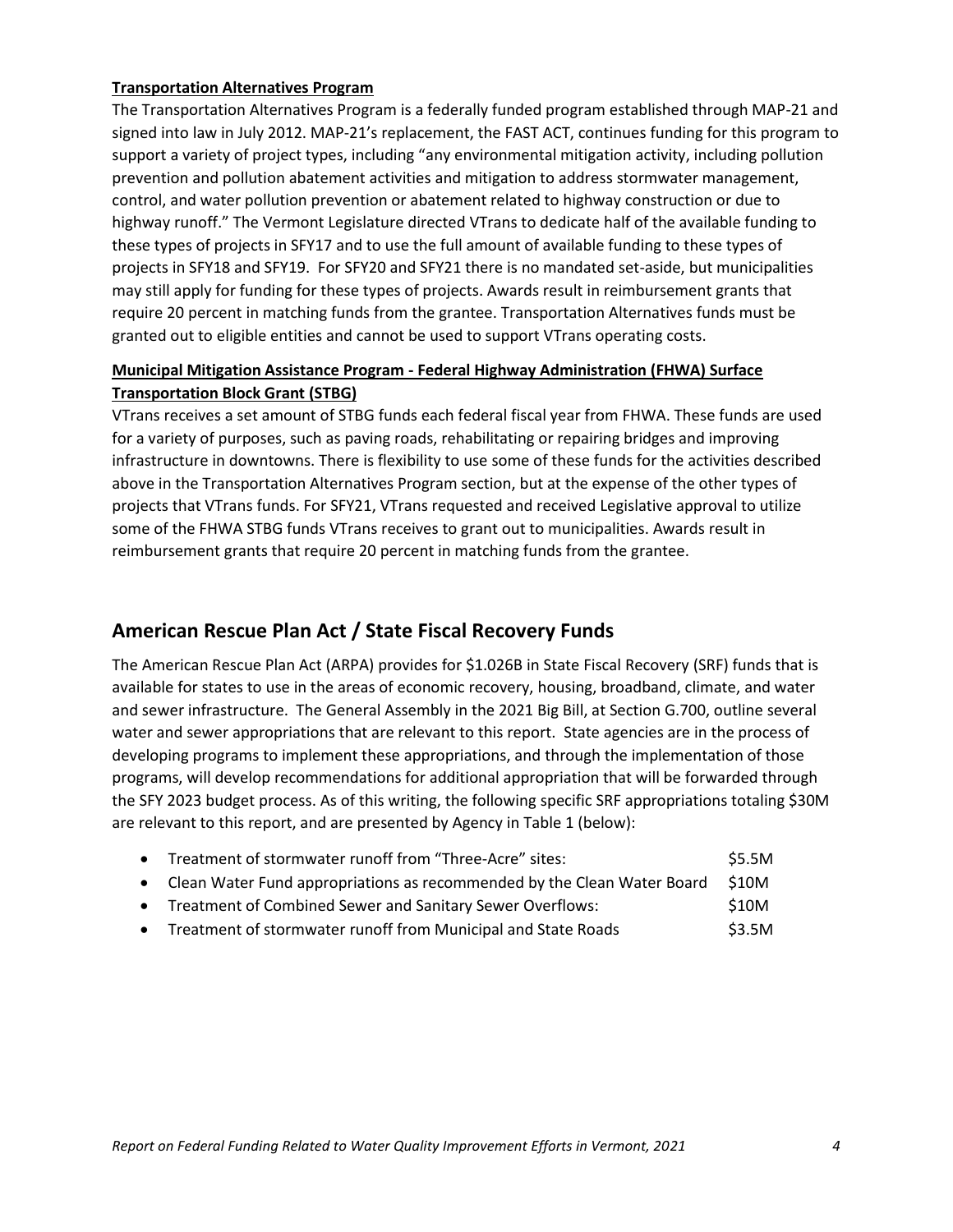## **Table 1: Summary of FFY21 Funding Related to Water Quality Improvements in Vermont**

<span id="page-6-0"></span>

| <b>Sector</b> | <b>Federal</b><br><b>Agency</b> | Program                                                         | <b>Program Description</b>                                                                                                                                                        | <b>Lead State</b><br><b>Agency</b> | <b>FFY18</b><br><b>Budget</b> | <b>FFY19</b><br><b>Budget</b> | FFY20 Budget | FFY21 Budget           |
|---------------|---------------------------------|-----------------------------------------------------------------|-----------------------------------------------------------------------------------------------------------------------------------------------------------------------------------|------------------------------------|-------------------------------|-------------------------------|--------------|------------------------|
| Agriculture   | <b>USDA NRCS</b>                | <b>USDA NRCS</b><br><b>SWAT Program</b>                         | Federal share of state FTEs<br>to support agricultural best<br>practice implementation at<br>targeted watersheds                                                                  | AAFM*                              | \$61,049                      | $$68,372$ <sup>a</sup>        | \$54,811     | \$60,858               |
| Agriculture   | <b>USDA NRCS</b>                | <b>USDA VAAFM</b><br><b>CREP</b><br>Implementation              | Federal share of state FTE to<br>support services associated<br>with the Conservation<br><b>Reserve Enhancement</b><br>Program (CREP) including<br>planning and<br>implementation | AAFM                               | n/a                           | n/a                           | \$33,093     | $$42,581$ <sup>i</sup> |
| Agriculture   | <b>USDA NRCS</b>                | Environmental<br>Quality<br><b>Incentives</b><br>Program (EQIP) | Farm Bill program that<br>supports conservation<br>practices for water quality,<br>soil health & ecosystem<br>benefits                                                            | AAFM*                              | \$13,882,226                  | \$13,548,000 <sup>b</sup>     | 11,038,000   | \$10,740,000           |
| Agriculture   | <b>USDA NRCS</b>                | <b>RCPP EQIP</b>                                                | Agricultural & forestry water<br>quality improvement<br>practices in Champlain Basin                                                                                              | DEC*                               | \$1,507,553                   | $$1,265,000$ <sup>b</sup>     | \$0          | \$0                    |
| Agriculture   | <b>USDA NRCS</b>                | Agricultural Land<br>Easements (ALE)                            | Farm Bill program to<br>conserve priority agricultural<br>land                                                                                                                    | AAFM*                              | \$2,502,000                   | $$3,291,000^b$                | \$3,408,399  | \$3,252,522            |
| Agriculture   | <b>USDA NRCS</b>                | <b>RCPP ALE</b>                                                 | Farm Bill program that<br>focuses ALE in the Lake<br>Champlain Basin                                                                                                              | AAFM*                              | \$1,182,500                   | \$171,000 <sup>b</sup>        | \$349,300    | \$0                    |
| Agriculture   | <b>USDA NRCS</b>                | Wetlands<br>Reserve<br><b>Easements WRE</b>                     | Farm Bill program to restore<br>& conserve priority wetlands                                                                                                                      | DEC*                               | \$153,032                     | $$1,103,000$ <sup>b</sup>     | \$788,729    | \$740,696              |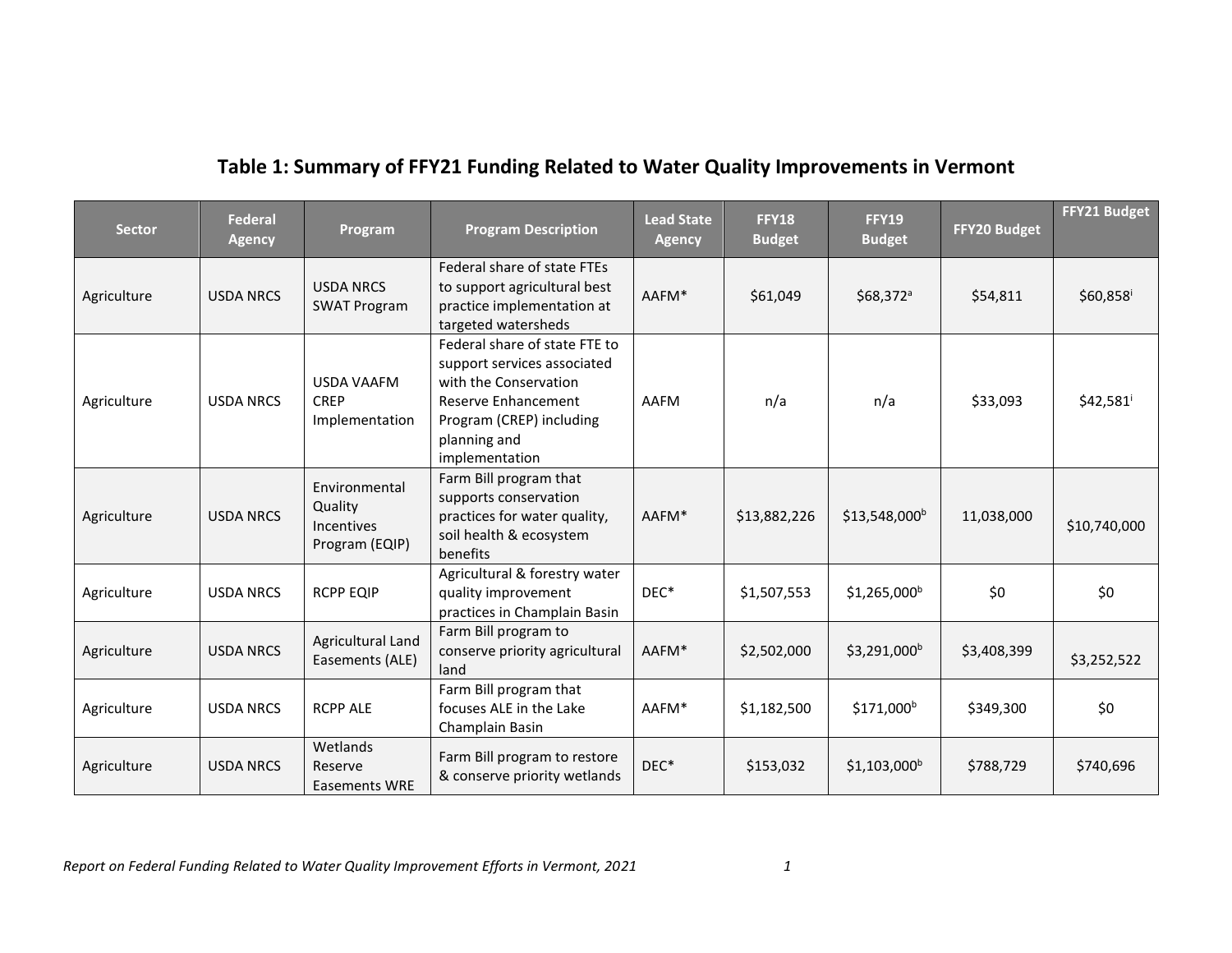| <b>Sector</b>                 | <b>Federal</b><br><b>Agency</b> | Program                                                  | <b>Program Description</b>                                                                                       | <b>Lead State</b><br><b>Agency</b> | <b>FFY18</b><br><b>Budget</b> | <b>FFY19</b><br><b>Budget</b> | FFY20 Budget              | FFY21 Budget |
|-------------------------------|---------------------------------|----------------------------------------------------------|------------------------------------------------------------------------------------------------------------------|------------------------------------|-------------------------------|-------------------------------|---------------------------|--------------|
| Agriculture                   | <b>USDA NRCS</b>                | <b>RCPP WRE</b>                                          | Farm Bill program that<br>focuses WRE in Champlain<br><b>Basin</b>                                               | DEC*                               | \$234,167                     | \$232,000 <sup>b</sup>        | \$0                       | \$0          |
| Agriculture                   | <b>USDA NRCS</b>                | <b>CREP</b>                                              | Farm Bill program that<br>establishes landowner<br>agreements to install woody<br>vegetated buffers              | AAFM*                              | \$360,929                     | $$382,343^c$                  | \$288,614 <sup>g</sup>    | \$277,583    |
| Agriculture                   | <b>US Treasury</b>              | ARPA-SFR                                                 | Water Quality Grants to<br><b>Partners and Farmers</b>                                                           | AAFM                               | n/a                           | n/a                           | n/a                       | \$3,500,000  |
| All Sectors                   | US EPA                          | <b>EPA Clean Water</b><br>Act Section 319                | Nonpoint Source Pollution<br>Reduction                                                                           | <b>DEC</b>                         | \$1,154,994                   | \$1,154,994                   | \$1,154,994               | \$1,203,995  |
| All Sectors                   | <b>US EPA</b>                   | <b>EPA Clean Water</b><br>Act Section 106                | Water Quality Monitoring &<br>Assessment                                                                         | <b>DEC</b>                         | \$1,020,265                   | \$1,020,265                   | \$1,020,265               | \$1,089,555  |
| <b>All Sectors</b>            | US EPA                          | <b>EPA Lake</b><br>Champlain Basin<br>Program            | Implementation of the Lake<br>Champlain Management<br>Plan                                                       | <b>DEC</b>                         | \$4,046,724                   | \$6,999,559                   | \$7,542,864               | \$7,098,606  |
| Clean Water<br>Infrastructure | <b>US EPA</b>                   | <b>EPA Clean Water</b><br><b>State Revolving</b><br>Fund | Low-cost financing for water<br>quality infrastructure<br>projects                                               | <b>DEC</b>                         | \$7,859,000                   | \$7,779,000                   | \$7,780,000               | \$7,779,000  |
| Clean Water<br>Infrastructure | USDA-RD                         | <b>USDA Rural</b><br>Development                         | Low-cost financing for water<br>quality infrastructure<br>projects in rural communities<br>$(10,000 population)$ | $DEC^*$                            | \$20,000,000                  | \$25,876,000 <sup>d</sup>     | \$18,416,000 <sup>d</sup> | \$20,000,000 |
| Clean Water<br>Infrastructure | <b>US Treasury</b>              | ARPA-SFR                                                 | <b>Municipal Pollution Control</b><br>Grants                                                                     | <b>DEC</b>                         | n/a                           | n/a                           | n/a                       | \$3,000,000  |
| Clean Water<br>Infrastructure | <b>US Treasury</b>              | ARPA-SFR                                                 | <b>Treatment of Combined</b><br>Sewer and Sanitary Sewer<br>Overflows                                            | <b>DEC</b>                         | n/a                           | n/a                           | n/a                       | \$10,000,000 |
| Clean Water<br>Infrastructure | <b>US Treasury</b>              | ARPA-SFR                                                 | Treatment of stormwater<br>from unregulated "Three-<br>Acre" sites - Direct<br>Appropriation                     | <b>DEC</b>                         | n/a                           | n/a                           | n/a                       | \$5,500,000  |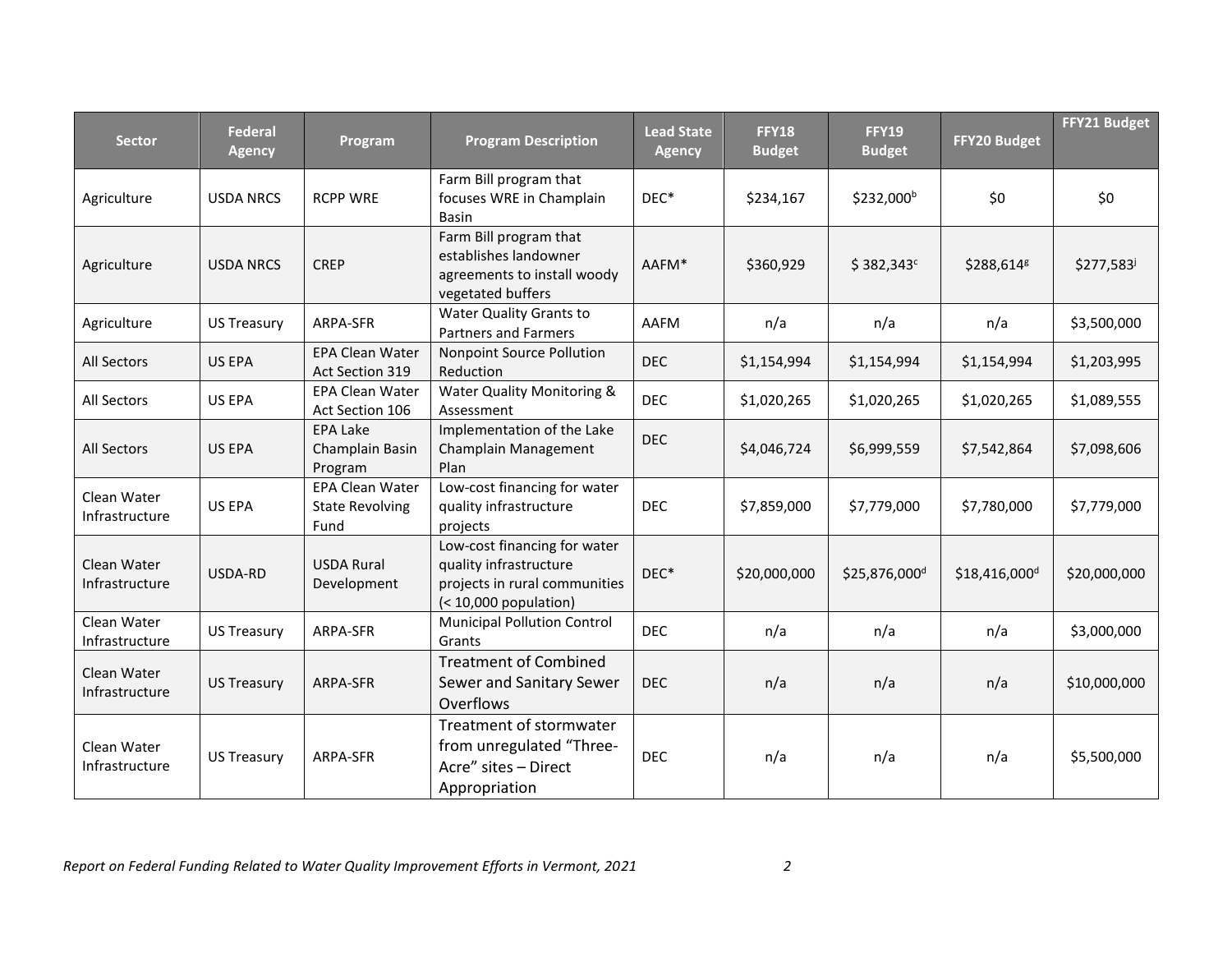| <b>Sector</b>                 | <b>Federal</b><br><b>Agency</b> | Program                                                                                    | <b>Program Description</b>                                                                                                                                                                        | <b>Lead State</b><br><b>Agency</b> | <b>FFY18</b><br><b>Budget</b> | <b>FFY19</b><br><b>Budget</b> | FFY20 Budget             | FFY21 Budget             |
|-------------------------------|---------------------------------|--------------------------------------------------------------------------------------------|---------------------------------------------------------------------------------------------------------------------------------------------------------------------------------------------------|------------------------------------|-------------------------------|-------------------------------|--------------------------|--------------------------|
| Clean Water<br>Infrastructure | <b>US Treasury</b>              | ARPA-SFR                                                                                   | Treatment of stormwater<br>from "Three-Acre" sites -<br>Clean Water Board<br><b>Supplemental Support</b>                                                                                          | <b>DEC</b>                         | n/a                           | n/a                           | n/a                      | \$3,500,000              |
| Transportation                | <b>FHWA</b>                     | <b>TS4 Stormwater</b><br><b>General Permit</b>                                             | Projects and maintenance<br>practices to address<br><b>Transportation Separate</b><br>Storm Sewer System (TS4)<br>compliance state highways<br>and VTrans managed non-<br>highway developed lands | VTrans**                           | \$4,000,000                   | \$4,000,000                   | \$5,000,000              | 5,000,000                |
| Transportation                | <b>FHWA</b>                     | Transportation<br>Alternatives                                                             | Variety of transportation<br>projects that meet eligibility<br>criteria, one of which is<br>environmental mitigation                                                                              | VTrans***                          | \$2,200,000                   | \$2,200,000 <sup>e</sup>      | \$2,200,000 <sup>e</sup> | \$2,200,000 <sup>e</sup> |
| Transportation                | <b>FHWA</b>                     | Municipal<br>Mitigation<br>Assistance -<br>Surface<br>Transportation<br><b>Block Grant</b> | Variety of transportation<br>projects that meet eligibility<br>criteria, one of which is<br>environmental mitigation                                                                              | VTrans***                          | \$5,442,342                   | \$1,428,000                   | \$1,428,000              | \$1,428,000              |
| Transportation                | <b>US Treasury</b>              | ARPA-SFR                                                                                   | TS4 Phosphorus Control<br>Planning for Stormwater<br><b>Discharges</b>                                                                                                                            | <b>VTrans</b>                      | n/a                           | n/a                           | n/a                      | \$3,000,000              |
| Transportation                | <b>US Treasury</b>              | ARPA-SFR                                                                                   | <b>Stormwater Mitigation for</b><br><b>Municipal Roads</b>                                                                                                                                        | <b>VTrans</b>                      | n/a                           | n/a                           | n/a                      | \$500,000                |
| <b>TOTAL</b>                  |                                 |                                                                                            |                                                                                                                                                                                                   |                                    | \$65,667,352f                 | \$70,518,533                  | \$60,503,069h            | \$89,913,396             |

State Lead Agency Footnotes

\* Federal appropriations pass in whole or part outside of the state budget